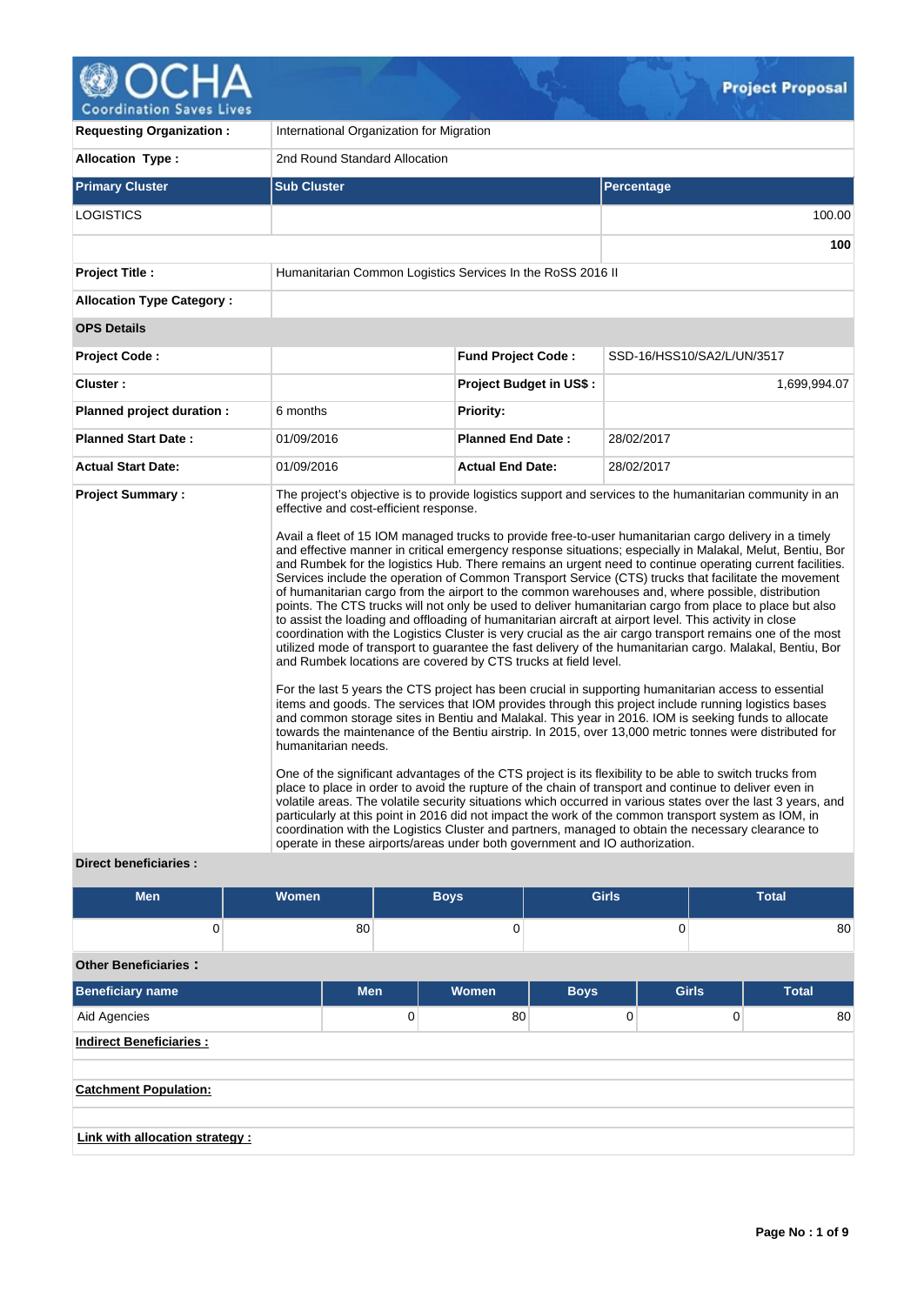This project falls in line with the CHF strategic objective of saving lives and alleviating suffering through multi-sectoral assistance. Enabling effective logistics to assist 80 UN/NGOs in South Sudan in delivering emergency materials and products to where they are most needed in South Sudan.

This proposal has been developed in close coordination with the Logistics cluster. All activities proposed under this project fall within the Logistics cluster's strategy as outlined in the 2016 Crisis Response Plan.

Cluster Objective 2: Provide logistics, cargo, and passenger air services to the humanitarian community to address the needs of the affected population:- In 2016, IOM using a fleet of 15 trucks; moved humanitarian cargo for the humanitarian community in critical areas, especially Malakal, Melut, Bentiu, Bor and Rumbek for the logistics Hub. The needs of the humanitarian community for 2016 shows that the activity of cargo shipment will not decrease and could actually increase drastically. The need of ground transportation in these critical areas will remain massive.

## **Sub-Grants to Implementing Partners :**

| <b>Partner Name</b>                                   | <b>Partner Type</b> | <b>Budget in US\$</b>       |  |
|-------------------------------------------------------|---------------------|-----------------------------|--|
|                                                       |                     |                             |  |
|                                                       |                     |                             |  |
|                                                       |                     |                             |  |
| Other funding secured for the same project (to date): |                     |                             |  |
|                                                       |                     |                             |  |
| <b>Other Funding Source</b>                           |                     | <b>Other Funding Amount</b> |  |

### **Organization focal point :**

| <b>Name</b>   | Title                        | Email             | <b>Phone</b>  |
|---------------|------------------------------|-------------------|---------------|
| iain McLellan | Programme Support<br>Officer | imclellan@iom.int | +211920885985 |
| Claire Lyster | Programme Support<br>Officer | clyster@iom.int   | +211920885985 |

## **BACKGROUND**

## **1. Humanitarian context analysis**

South Sudan is the newest country in the world with over 600,000 square kilometers of land area with one of the least developed road networks in the world. In addition, about 60% of all roads become inaccessible during the seven month rainy season making South Sudan one of the most challenging and costly operating environments in the world. During the 2015 dry season, commercial transporters were subject to widespread checkpoints, illegal taxation, and harassment of drivers and other personnel. Now in 2016, agencies are reporting lootings, and access issues across the country as a result of a more constricted humanitarian environment. Additionally, airport congestion, delayed customs clearance, bureaucratic impediments continue to impact the movement of cargo. The movement of assets through the Rubkhona airstrip is challenging as the state of the run way is poor and results in frequently cancelled flights. These factors, coupled with insecurity and widespread incidents of armed conflict, make delivery of humanitarian aid a costly and difficult exercise. Insecurity regularly restricts the ability of aid organizations to reach communities in need of life-saving assistance. Relief organizations often rely on expensive air assets for delivering lifesaving assistance. There is a need to ensure that, where possible, partners capacities to transport essential humanitarian cargo is enhanced though the provision of cargo handling support and trucking services to move items from airports to common warehouses by road and to points of distribution.

Warehousing of humanitarian cargo is extremely challenging. With the onset of the crisis, humanitarian assets were looted from offices and warehouses throughout the country. In many locations, commercial storage options are not available and ongoing insecurities further limit options for humanitarian partners to set up storage facilities. Cluster's managing the core pipelines are anticipating the pre-positioning of most items in UNMISS bases and logs cluster storage facilities as a result of continued unpredictability of the security situation. There is a need to ensure that common warehousing within the UNMISS bases continue to operate and, where necessary, scale up in order to facilitate effective pre-positioning and distribution of essential humanitarian items.

Given the logistical complexity of this operation, due to scarce resources, poor infrastructure and lack of systematic information, coupled with the scale of the overall humanitarian response, a coordinated logistics response continues to be required in order to ensure effective and efficient delivery of humanitarian assistance to affected persons. In response to these needs, IOM as an active member of the logistics cluster, aims to 1) continue to operate the common transport service (CTS), providing reliable and readily-available assets for overland transport of humanitarian supplies, and 2) continue to manage the humanitarian logistic hub and common storage sites in Bentiu and in Malakal in order to increase overall storage capacity of humanitarian actors operating in these locations. These common warehouses will serve as the Logistics Cluster's Mobile Storage Units for the entire humanitarian community. 3) the maintenance of the Rubkhona airstrip to improve the ability for flights to land more regularly to facilitate humanitarian response. 4) purchasing two additional CTS trucks with cranes to facilitate loading and offloading of cargo.

The needs that have been identified are a result of cluster specific assessments that have given rise to these recommended actions to assist the humanitarian community. CHF funding in 2016 will be complementary to previous funding as it will strengthen the provision of humanitarian supplies and storage options. With increasing numbers of IDPs (as confirmed by the HCT in November 2015), CTS needs to mobilize to increase activities to support diverse desperate needs of vulnerable pops.

## **2. Needs assessment**

Target groups are the Aid agencies and humanitarian organisations that use the Common Transport Services in South Sudan. This project supports their needs as most agencies and organisations do not have the capacity to transport and deliver materials across South Sudan. This project fills the gaps that most organisations face. Trucking and transport is expensive, and this projects facilitates service delivery to the most vulnerable. This project is based on the needs identified by the ICWG, the HCT, and the Access Working group. These groups meet weekly to discuss access, issues, and needs of beneficiaries. This CTS project responds to the changing weekly needs in-country. This project maintains flexibility to meet the fast changing needs in a highly responsive manner. Working directly with the Logistics Cluster, IOM are able to deliver goods and services as needed based on the latest information.

### **3. Description Of Beneficiaries**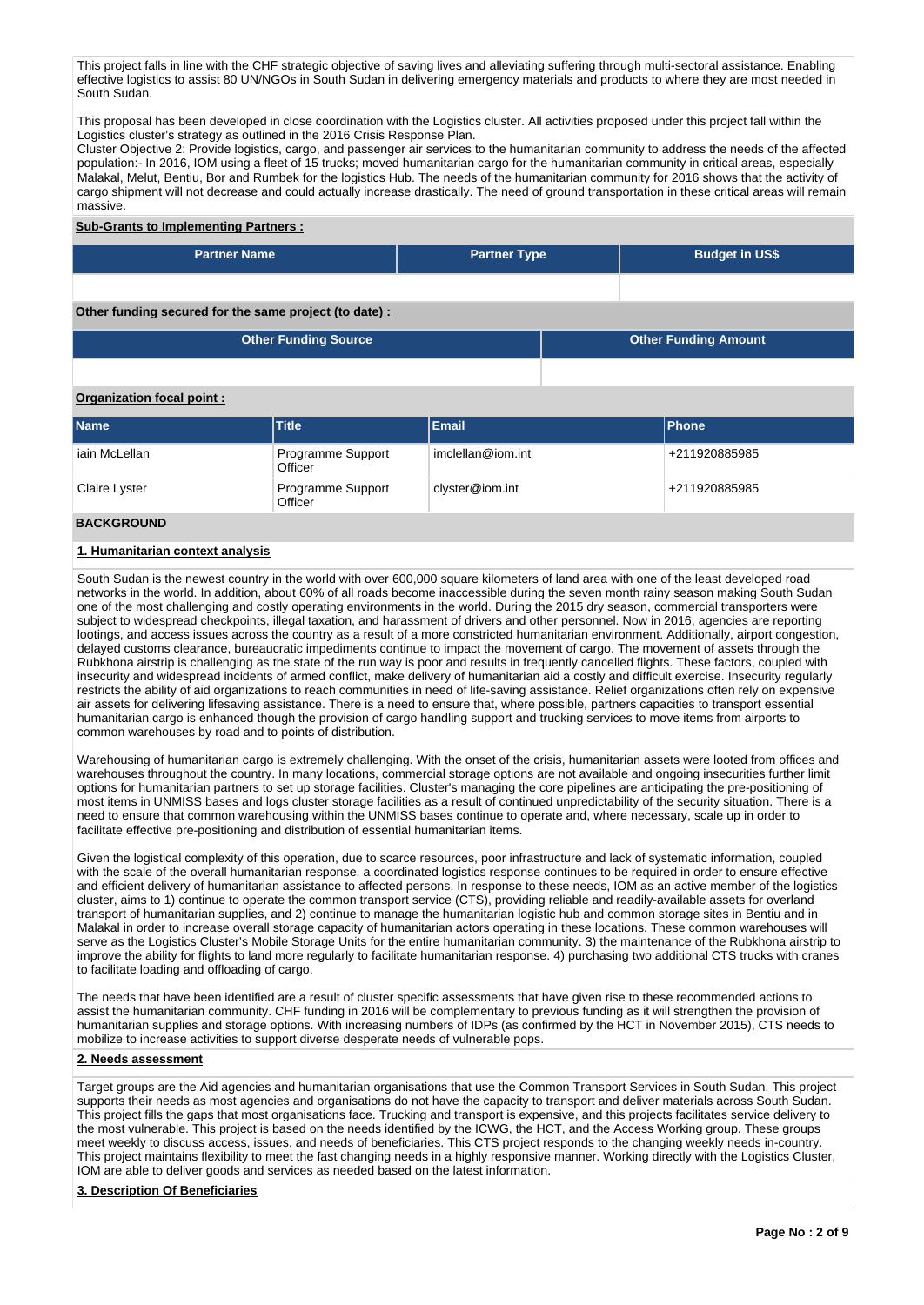Project beneficiaries compose 80 UN/INGOs in the Republic of South Sudan and these have been selected in line with Cluster Specific objectives. Through the Logistics Cluster, IOM will enable humanitarian actors to deliver their programmes to the affected population by providing timely information, coordination, and logistics services.

## **4. Grant Request Justification**

IOM as an active member of the logistics cluster, aims to 1) continue to operate the common transport service (CTS), providing reliable and readily-available assets for overland transport of humanitarian supplies, and 2) continue to manage the humanitarian logistic hub and common storage sites in Bentiu and in Malakal in order to increase overall storage capacity of humanitarian actors operating in these locations. These common warehouses will serve as the Logistics Cluster's Mobile Storage Units for the entire humanitarian community. 3) the maintenance of the Rubkhona airstrip to improve the ability for flights to land more regularly to facilitate humanitarian response. 4) purchasing two additional CTS trucks with cranes to facilitate loading and offloading of cargo.

IOM is requesting funds from the CHF round two 2016 allocation in order to continue supporting the humanitarian community and their beneficiaries through the CTS which include 15 CTS trucks as of 2016. Two additional trucks will be procured during this project. This will guarantee the full-time availability of especially dedicated trucks that will meet the cargo movement capacity that is necessary for the transportation of relief items to various NGOs and humanitarian agencies serving the critical areas in South Sudan. Based on prior experience and success IOM is best placed to successfully deliver this project.

In response to the logistics challenges faced in critical areas in South Sudan, IOM (in collaboration with the Logistics Cluster) is capable of providing reliable and readily-available assets to transport humanitarian supplies intended to provide relief to affected populations who find themselves in emergency situations. In 2015 and 2016, the CTS project has successfully responded to 95% of all transportation requests made by the humanitarian agencies via the Logistics cluster. The logistical capacity of IOM in Malakal, Upper Nile, offers a high level of common warehouse management coupled with a massive storage capacity in order to secure the storage of humanitarian items for the humanitarian actors in the area. IOM operates heavy duty earth machinery in Malakal that will be deployed to construct and elevate the logistical warehouse base.

#### **5. Complementarity**

This project follows on from previous CTS operations in South Sudan. Maintaining essential common transport services is essential for the delivery of life saving commodities. This project works hand in hand with the Logistics Cluster, and with all agencies and humanitarian organizations delivering critical aid to the most vulnerable in South Sudan. This project does not stray from previous mechanisms or methods, and ensures that there is a solid foundation and support service that agencies and humanitarian organizations can rely on.

#### **LOGICAL FRAMEWORK**

#### **Overall project objective**

To provide efficient and cost effective transport alternatives to humanitarian actors thereby enabling the timely delivery of relief items to front line locations.

#### **LOGISTICS**

| <b>Cluster objectives</b>                                                                                                                    | <b>Strategic Response Plan (SRP) objectives</b>                                                                   | <b>Percentage of activities</b> |
|----------------------------------------------------------------------------------------------------------------------------------------------|-------------------------------------------------------------------------------------------------------------------|---------------------------------|
| CO2: Provide logistics, cargo and passenger<br>air services to the humanitarian community to<br>address the needs of the affected population | HRP 2016 SO1: Save lives and alleviate<br>suffering through safe access to services and<br>resources with dignity | 100                             |

**Contribution to Cluster/Sector Objectives :** This proposal has been developed in close coordination with the Logistics cluster. All activities proposed under this project fall within the Logistics cluster's strategy as outlined in the 2016 Crisis Response Plan. Cluster Objective 2: Provide logistics, cargo, and passenger air services to the humanitarian community to address the needs of the affected population:- In 2016, IOM using a fleet of 15 trucks; moved humanitarian cargo for the humanitarian community in critical areas, especially Malakal, Melut, Bentiu, Bor and Rumbek for the logistics Hub. The needs of the humanitarian community for 2016 shows that the activity of cargo shipment will not decrease and could actually increase drastically. The need of ground transportation in these critical areas will remain massive.

IOM will coordinate closely with UNMISS to ensure that force protection is provided, where necessary, particularly during pick up of humanitarian items from the airport for transport to the common warehouses.

#### **Outcome 1**

Humanitarian services are provided to humanitarian agencies through CTS truck services and hub management and runway maintenance in critical areas designated by the Logistics Cluster

#### **Output 1.1**

## **Description**

Humanitarian Cargo transported in 6 months in cluster identified key states of South Sudan (measured in Metric Tons)

#### **Assumptions & Risks**

## **Activities**

### **Activity 1.1.1**

Avail a fleet of up to 15 IOM managed 30MT and 10MT trucks to provide humanitarian cargo delivery in a timely and effective manner in critical emergency response situations;

#### **Activity 1.1.2**

Regular update with Logs cluster on truck locations and activities

### **Activity 1.1.3**

Regular project monitoring and reporting as needed and requested

#### **Activity 1.1.4**

Bentiu airstrip maintenence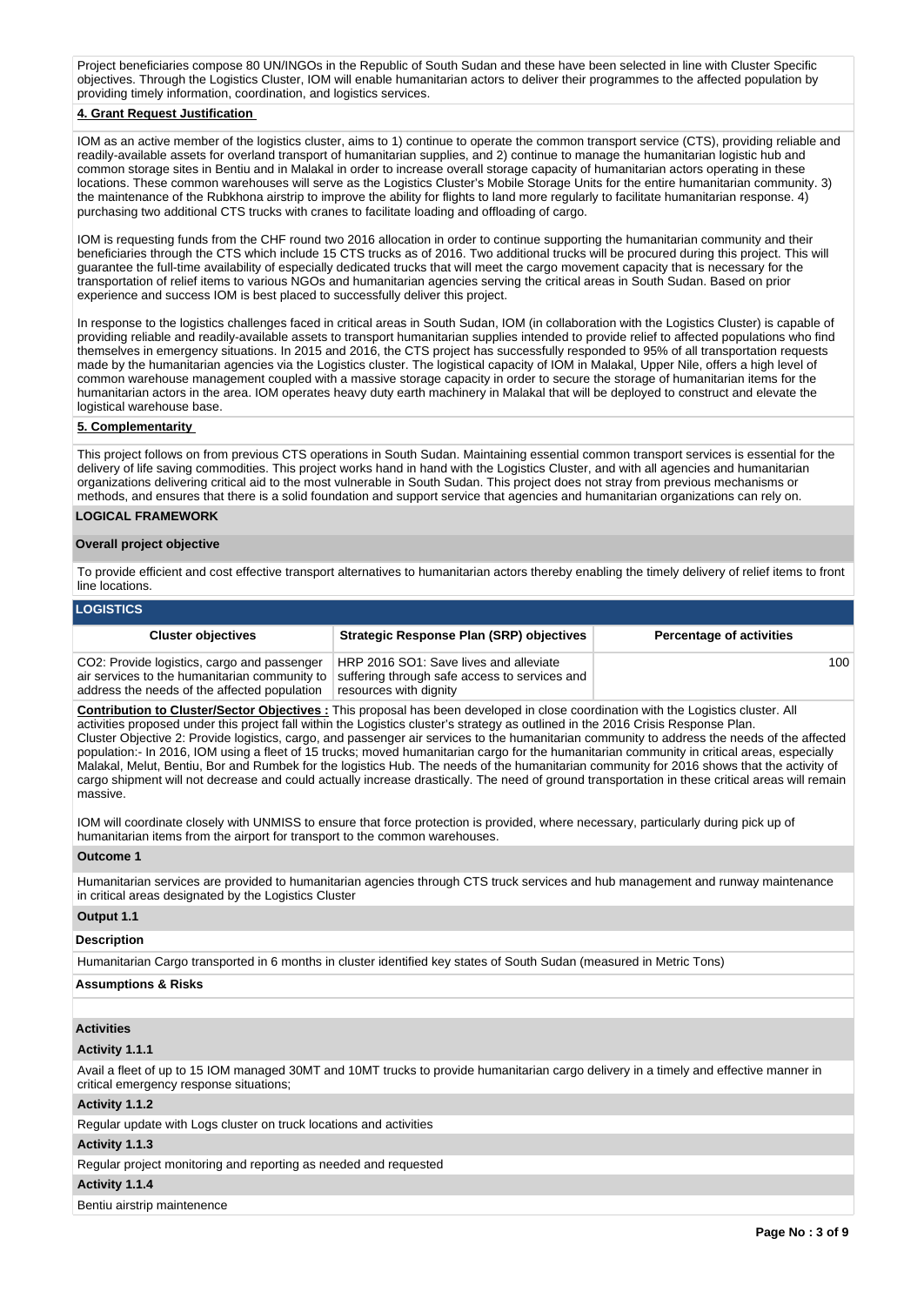## **Activity 1.1.5**

Running of Logs base and common storage sites in Malakal and Bentiu **Indicators**

|                            |                                           |                                                                                                                       | <b>End cycle beneficiaries</b> |                   |               |  | End<br>cycle |
|----------------------------|-------------------------------------------|-----------------------------------------------------------------------------------------------------------------------|--------------------------------|-------------------|---------------|--|--------------|
| Code                       | <b>Cluster</b>                            | <b>Indicator</b>                                                                                                      | <b>Men</b>                     | <b>Boys Girls</b> | <b>Target</b> |  |              |
| Indicator 1.1.1            | <b>LOGISTICS</b>                          | Frontline # of cargo Movement Requests<br>executed                                                                    |                                |                   |               |  | 800          |
|                            | <b>Means of Verification: IOM records</b> |                                                                                                                       |                                |                   |               |  |              |
| Indicator $1.1.2$          | <b>LOGISTICS</b>                          | # of Metric Tons of Humanitarian Cargo<br>transported in 6 months in cluster identified key<br>states of South Sudan. |                                |                   |               |  | 8,000        |
|                            | <b>Means of Verification: IOM records</b> |                                                                                                                       |                                |                   |               |  |              |
| Indicator 1.1.3            | LOGISTICS                                 | # of airport runways maintained for humanitarian<br>services                                                          |                                |                   |               |  |              |
|                            | <b>Means of Verification: IOM Records</b> |                                                                                                                       |                                |                   |               |  |              |
| Indicator 1.1.4            | LOGISTICS                                 | # of trucks procured during the project for CTS<br>use                                                                |                                |                   |               |  | 2            |
|                            | <b>Means of Verification: IOM records</b> |                                                                                                                       |                                |                   |               |  |              |
| <b>Additional Targets:</b> |                                           |                                                                                                                       |                                |                   |               |  |              |

## **M & R**

## **Monitoring & Reporting plan**

The International Organisation for Migration's Mission in South Sudan places a significant emphasis on Monitoring and Evaluation (M&E) systems. IOM ensures that for each CTS project there is a network of accountability which is coordinated through the mission's Programme Support Unit (PSU) and thematic Programme Managers. The Mission's PSU is a multi-disciplinary unit providing strategic and thematic assistance, and programme development and implementation support to all the Mission's units and offices. IOM's M&E framework is designed to strengthen accountability.: The CTS programme manager ensures constant feedback between field locations where CTS operations occur and the main office in Juba. - The monitoring staff identify issues and solve problems in project implementation with the help of feedback from the Logs cluster and logistics staff in IOM. - Monitoring of project efficiency, reach, and accessibility for beneficiaries is important and done by the logs focal points in each location where CTS trucks operate and in Runkhona where there is a base, and storage units. - Evaluation of projects targets and achievements IOM's M&E Framework for the Mission in South Sudan is comprised of a three tiered system centred around IOM's project cycle. IOM's M&E Framework is primarily concerned with maintaining and strengthening operational standards so that accountability and efficiency are reflected in all activities and projects. - The first tier ensures IOM's accountability to donors; ensuring that project design and implementation are in line with donor priorities and humanitarian and/or development frameworks. - The second tier ensures that project implementation is effective and that data management is a key focus of implementation; field staff, thematic unit programme managers, and information managers (responsible for effective data management) meet regularly to discuss operational activities and ensure efficient information sharing. - The third tier links Information Management with PSU and Programme Managers. This third layer is critical as it ensures that crucial programme information is relayed effectively to donors, cluster leads and other stakeholders. Regular monitoring of the CTS project through regular data collection on requests for trucks and transport is crucial to sustaining efficient and effective delivery for the humanitarian community. It is essential for IOM to reaffirm that project direction is continuously in line with agency partners and logs cluster priorities. IOM's Programme Managers work in collaboration with PSU to certify that each project falls in line with agreed specifications related to donors' contractual obligations and set project activity frameworks. This involves working directly with field staff, and Information Managers to regularly collect qualitative and quantitative project details. The process provides a channel for continuously building on lessons learned and methods of best practice.

### **Workplan**

| Activitydescription                                                                                                                                               | Year | 1        | $\overline{2}$ | 3 | 5 | 6 | 8 | 9            |    | 1011112     |                         |
|-------------------------------------------------------------------------------------------------------------------------------------------------------------------|------|----------|----------------|---|---|---|---|--------------|----|-------------|-------------------------|
| Activity 1.1.1: Avail a fleet of up to 15 IOM managed 30MT and 10MT trucks to<br>provide humanitarian cargo delivery in a timely and effective manner in critical | 2016 |          |                |   |   |   |   | X.           |    | $X$ $X$ $X$ |                         |
| emergency response situations;                                                                                                                                    | 2017 | X.       | X.             |   |   |   |   |              |    |             |                         |
| Activity 1.1.2: Regular update with Logs cluster on truck locations and activities                                                                                | 2016 |          |                |   |   |   |   | $\mathsf{X}$ | X. | IX.         | $\mathsf{X}$            |
|                                                                                                                                                                   | 2017 | X.       | X.             |   |   |   |   |              |    |             |                         |
| Activity 1.1.3: Regular project monitoring and reporting as needed and requested                                                                                  | 2016 |          |                |   |   |   |   | $\mathsf{X}$ | X. | IX.         | $\mathsf{X}$            |
|                                                                                                                                                                   | 2017 | <b>X</b> | X.             |   |   |   |   |              |    |             |                         |
| Activity 1.1.4: Bentiu airstrip maintenence                                                                                                                       | 2016 |          |                |   |   |   |   | X            | X. | IX.         | $\mathsf{I} \mathsf{X}$ |
|                                                                                                                                                                   | 2017 | X.       | X.             |   |   |   |   |              |    |             |                         |
| Activity 1.1.5: Running of Logs base and common storage sites in Malakal and<br>Bentiu                                                                            |      |          |                |   |   |   |   | X            | X. | X.          | $\mathsf{I} \mathsf{X}$ |
|                                                                                                                                                                   | 2017 | X.       | X              |   |   |   |   |              |    |             |                         |
| <b>OTHER INFO</b>                                                                                                                                                 |      |          |                |   |   |   |   |              |    |             |                         |

**Accountability to Affected Populations**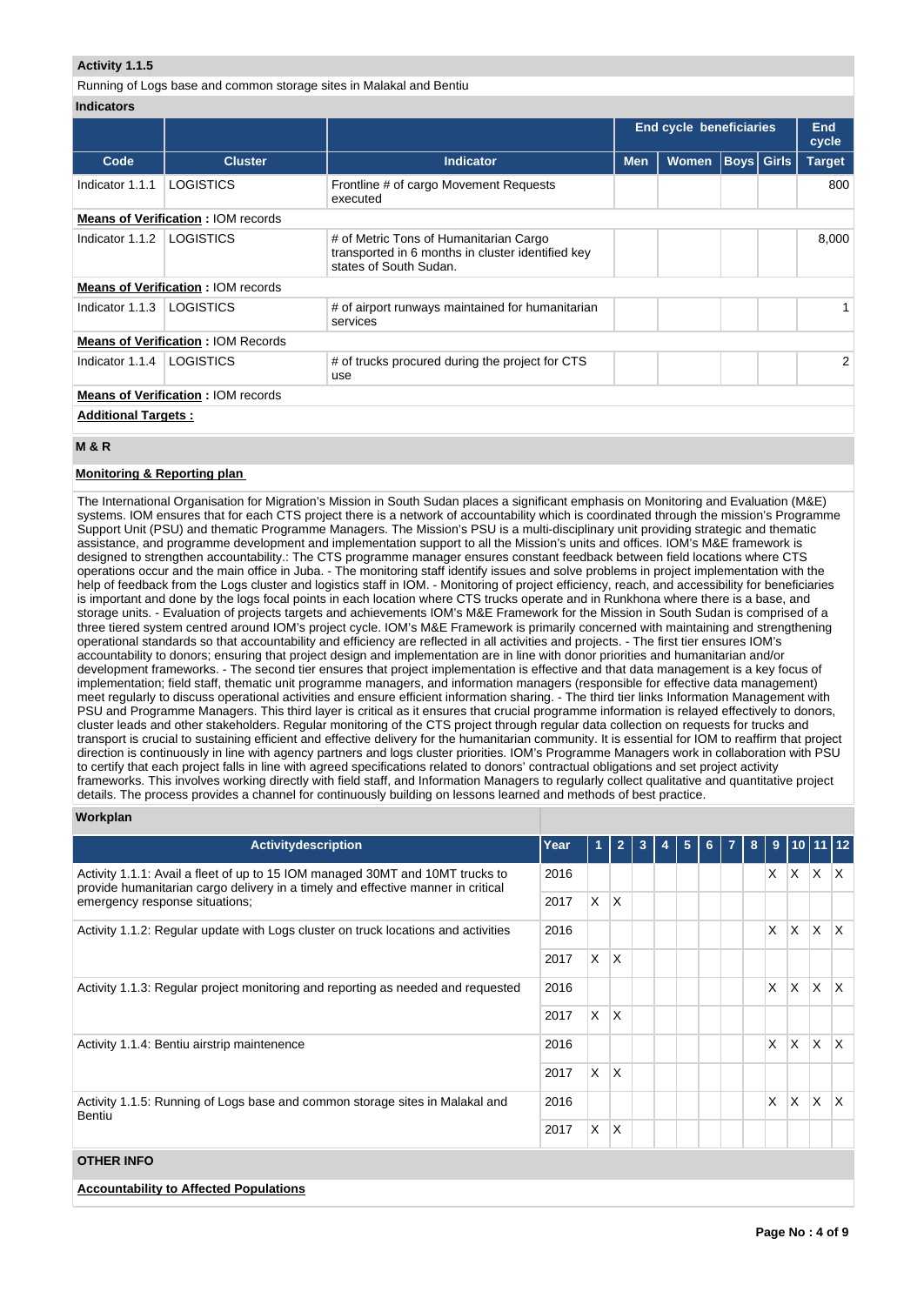In line with cluster strategies, IOM will maintain its commitment to engaging with affected communities at all phases of the program cycle. The CTS project works directly with organisations that will directly implement their own projects but will also be working within the directions of accountability to affected populations with their respective clusters. IOM's M&E framework ensures that each project implemented is carried out effectively and continually reviewed in line with community needs and humanitarian frameworks.

## **Implementation Plan**

All components of this project will be carried out by IOM staff through IOM procedures.

Successful implementation in terms of management, coordination, and finance will be overseen by an experienced project manager. Project finances will be coordinated by the project manager and overseen by IOM's resource management unit. Financial oversight will be monitored at regional level also to ensure that accountability and effective use of resources, in line with project contracts, is maintained. Project coordination will be overseen by the project manager, in partnership with IOM South Sudan's Programme Support Unit. The programme support unit assist with project administration, technical oversight, and project M+E. Reporting lines and distribution of labor will be overseen by the resource management unit, and the project manager will be charged with direct supervision.

To maximize efficiency, this project will be carried out in consultation with the South Sudan Cluster. This will ensure solid impact, avoid duplication, and promote sustainability where possible.

## **Coordination with other Organizations in project area**

| Name of the organization               | Areas/activities of collaboration and rationale           |
|----------------------------------------|-----------------------------------------------------------|
| Logs Cluster                           | Coordination of CTS trucks, runway maintenence and access |
| Humanitarian agencies, NGOs, and iNGOs | fulfilling requests and coordinating for access           |

#### **Environment Marker Of The Project**

B: Medium environmental impact with NO mitigation

#### **Gender Marker Of The Project**

4-Not applicable - Only used for very small number of projects, such as "support services"

#### **Justify Chosen Gender Marker Code**

N/A. Logistics and movement project.

### **Protection Mainstreaming**

This project is a common transport services project. Protection mainstreaming will already be taken into account by organizations making use of the service for their own interventions or projects.

The safety and dignity of beneficiaries and the Do No Harm principles will be anticipated by the agencies who have direct association with beneficiaries.

This project enables equal and impartial access to assistance and services and the targeting of vulnerable groups and people with specific needs. This is achieved through the Cluster who direct where materials goods are sent. This is achieved with the coordination of humanitarian agencies and organizations that operate in key areas. This project will service beneficiaries through agencies and humanitarian organizations who have already assessed and planned the needs.

Self-protection capacities are organized by the requesting agencies or humanitarian organizations.

### **Country Specific Information**

## **Safety and Security**

Violent conflict remains a concern for project implementation in South Sudan, including fighting between non-state actors and SPLA as well as inter-communal violence. These factors present a constant threat to the security of staff, particularly in staff heavy projects such as emergency health responses.

To mitigate these risks, IOM is a member of the UN Department of Safety and Security (UNDSS) which includes local field structures as well as tailored protocols for South Sudan, and oversight at the country level by the Security Management Team. IOM is a permanent member of the SMT which provides recommendations and consultation on security policy and criteria in coordination with the designated security representative of the SRSG, and the UN in New York. Furthermore, staff in the field undergo a series of security trainings and are properly equipped with personal protective equipment and communication devices. While our operations require staff to often enter into insecure areas, IOM does its best to ensure that all staff have the proper knowledge, training and equipment to ensure their safety. Lastly, IOM follows UNDSS protocols for including security clearance and convoy travel for vehicles.

#### **Access**

Humanitarian access is currently not possible to all areas targeted by this project. In order to address sporadic incidents of insecurity, a comprehensive and flexible security strategy is in place and provides for a tailored response to insecure conditions. This CTS project will also closely align itself with the Logistics Cluster and Civil/Military personnel with OCHA for the use of UNMISS force protection when required/as necessary.

#### **BUDGET**

| Code | <b>Budget Line Description</b>                  |   | D / S Quantity Unit | cost          | Duration %<br>Recurran charged<br>lce. | to CHF | <b>Total Cost</b> |
|------|-------------------------------------------------|---|---------------------|---------------|----------------------------------------|--------|-------------------|
|      | <b>Staff and Other Personnel Costs</b>          |   |                     |               |                                        |        |                   |
| 1.1  | Logistics Officer (1 staff/6 months) Upper Nile | D |                     | 16,00<br>0.00 | 6                                      | 100.00 | 96,000,00         |
|      | International P3 x 1. Juba based with travel.   |   |                     |               |                                        |        |                   |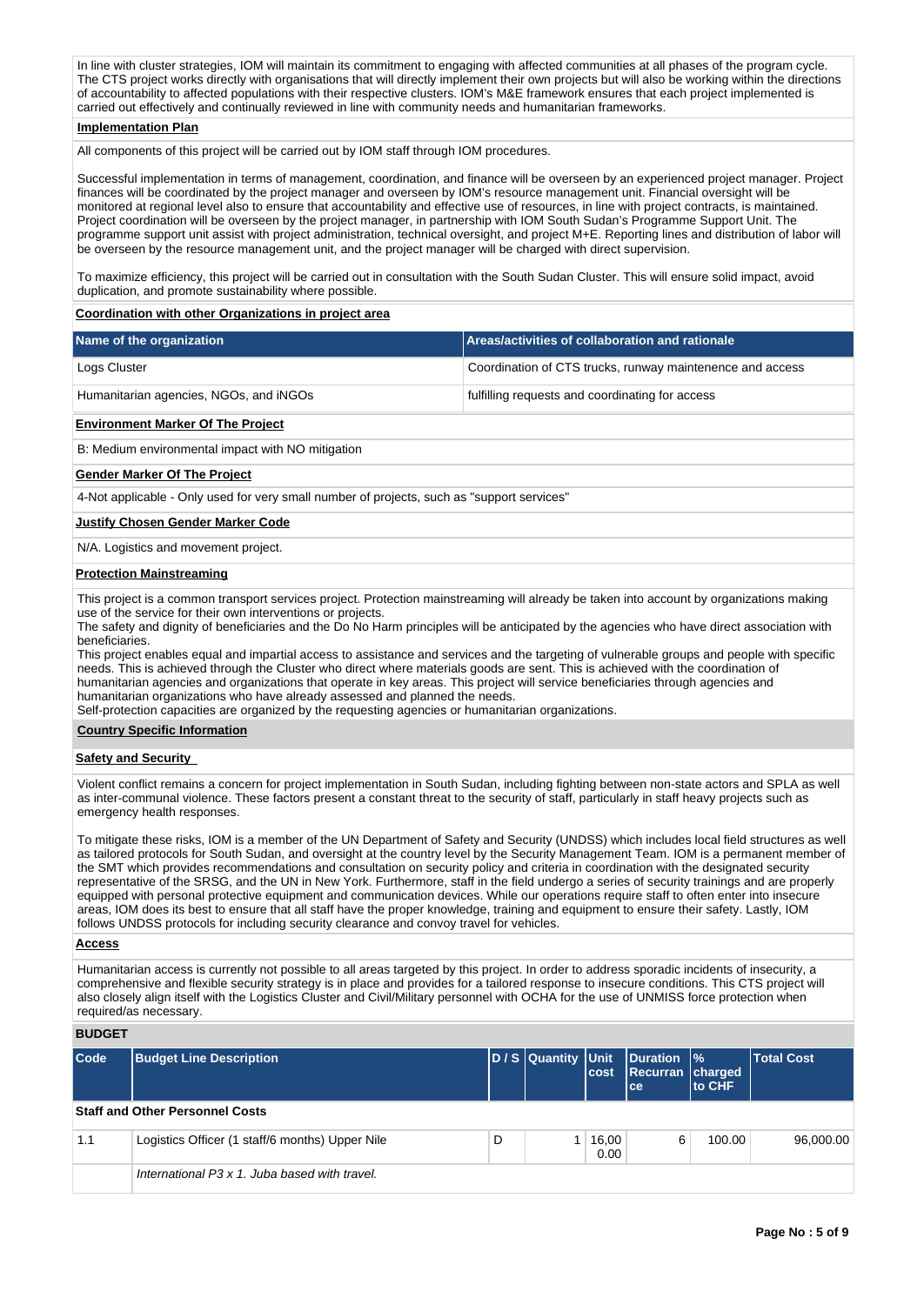| 1.2  | Logistics Officer (2 staff/6 months) Juba, Rumbek                                                                                                                                                                                                                  | D |                | 2 16,00<br>0.00         | 6   | 25.00  | 48,000.00  |
|------|--------------------------------------------------------------------------------------------------------------------------------------------------------------------------------------------------------------------------------------------------------------------|---|----------------|-------------------------|-----|--------|------------|
|      | International P3 x 2. Juba based with travel.                                                                                                                                                                                                                      |   |                |                         |     |        |            |
| 1.3  | Mechanics Officer (3staff/6months) Malakal, Bor, Rumbek,<br>Bentiu                                                                                                                                                                                                 | D |                | 3 6,000<br>.00          | 6   | 25.00  | 27,000.00  |
| 1.4  | Warehouse Officer (1 staff/6months) Malakal                                                                                                                                                                                                                        | D | 1 <sup>1</sup> | 14,00                   | 6   | 100.00 | 84,000.00  |
|      | Int P2 - MkI based                                                                                                                                                                                                                                                 |   |                | 0.00                    |     |        |            |
|      |                                                                                                                                                                                                                                                                    |   |                |                         |     |        |            |
| 1.5  | Engineer Officer (1staff/2months) Malakal                                                                                                                                                                                                                          | D | 1 <sup>1</sup> | 12,00<br>0.00           | 2   | 100.00 | 24,000.00  |
|      | UG staff MKL based                                                                                                                                                                                                                                                 |   |                |                         |     |        |            |
| 1.6  | Engineer Officer (1staff/6months) Bentiu                                                                                                                                                                                                                           | D | 1 <sup>1</sup> | 14,00<br>0.00           | 6   | 40.00  | 33,600.00  |
|      | Int P2 - Bentiu based                                                                                                                                                                                                                                              |   |                |                         |     |        |            |
| 1.7  | International Support staff (12 staff/6months) Upper Nile, Juba,<br>Bor, Rumbek, Bentiu                                                                                                                                                                            | D |                | $12 \mid 14,00$<br>0.00 | 6   | 3.00   | 30,240.00  |
|      | International staff P2x 12 staff. This budget line reflects the number of national support staff tied to the thematic unit. This budget<br>line will cover support staff over the implementation of this project. Based across Upper Nile, Rumbek, Bor and Bentiu. |   |                |                         |     |        |            |
| 1.8  | Logistics Assistant (5 staff/6months) Malakal, Melut, Bor,<br>Rumbek, Bentiu                                                                                                                                                                                       | D |                | 5 2,300<br>.00          | 6   | 100.00 | 69,000.00  |
|      | National staff G5 x 5 staff. Based in Upper Nile, Bor, Rumbek, Bentiu.                                                                                                                                                                                             |   |                |                         |     |        |            |
| 1.9  | Warehouse Assistant (1 staff/6months) Malakal                                                                                                                                                                                                                      | D |                | $1 \mid 2,000$<br>.00   | 6   | 100.00 | 12,000.00  |
|      | National staff G4 x 1 staff. Based in Upper Nile                                                                                                                                                                                                                   |   |                |                         |     |        |            |
| 1.10 | Mechanics Assistant (6staff/6months) Upper Nile, Bor,<br>Rumbek, Bentiu, Juba                                                                                                                                                                                      | D |                | 6 2,000<br>.00          | 6   | 25.00  | 18,000.00  |
|      | National staff G4 x 6 staff. Based in Upper Nile, Bor, Rumbek, bentiu, Juba                                                                                                                                                                                        |   |                |                         |     |        |            |
| 1.11 | Support staff (30 field staff/6 months) Upper Nile, Juba,<br>Rumbek, Bor, Bentiu)                                                                                                                                                                                  | D |                | 30   2,300<br>.00       | 6   | 3.00   | 12,420.00  |
|      | National staff G5x 30 staff. This budget line reflects the number of national support staff tied to the thematic unit. This budget line<br>will cover support staff over the implementation of this project. Based across Upper Nile, Rumbek, Bor and Bentiu.      |   |                |                         |     |        |            |
|      | <b>Section Total</b>                                                                                                                                                                                                                                               |   |                |                         |     |        | 454,260.00 |
|      | <b>Supplies, Commodities, Materials</b>                                                                                                                                                                                                                            |   |                |                         |     |        |            |
| 2.1  | Trucks (with cranes)                                                                                                                                                                                                                                               | D | 2 <sup>1</sup> | 165,0<br>00.00          | 1   | 100.00 | 330,000.00 |
|      | acquisition cost of new trucks for Bor and Rumbek                                                                                                                                                                                                                  |   |                |                         |     |        |            |
| 2.2  | Truck running cost (15 units/6months)                                                                                                                                                                                                                              | D |                | $15 \mid 2,310$<br>.00  | 6   | 100.00 | 207,900.00 |
|      | fuel, oil, repairs, maintenance, spare parts of 15 CTS trucks                                                                                                                                                                                                      |   |                |                         |     |        |            |
| 2.3  | CTG (Drivers and Coordinator)                                                                                                                                                                                                                                      | D | 18             | 675.0<br>0              | 6   | 100.00 | 72,900.00  |
|      | service fee for 18 CTS trucks drivers/coordinators                                                                                                                                                                                                                 |   |                |                         |     |        |            |
|      | <b>Section Total</b>                                                                                                                                                                                                                                               |   |                |                         |     |        | 610,800.00 |
|      | <b>Contractual Services</b>                                                                                                                                                                                                                                        |   |                |                         |     |        |            |
| 4.1  | Handling-Loading/offloading cargo trucks to planes / MSUs<br>set-up (Malakal, Bentiu, Rumbek, Juba, Melut, Wau)                                                                                                                                                    | D | 42             | 8.42                    | 132 | 100.00 | 46,680.48  |
|      | (daily workers for loading/uploading of cargo and set-up of mobile storage for Log Cluster in Bor, Rumbek, Wau, Malakal, Bentiu<br>and Juba)                                                                                                                       |   |                |                         |     |        |            |
| 4.2  | Maintenance of Bentiu airstrip                                                                                                                                                                                                                                     | D | 1 <sup>1</sup> | 200,0<br>00.00          | 1   | 100.00 | 200,000.00 |
|      | cleaning, repairs, maintenance, leveling, compacting, fencing, drainage                                                                                                                                                                                            |   |                |                         |     |        |            |
| 4.3  | Maintenance and operational costs of Malakal Logistics bases                                                                                                                                                                                                       | D | 1 <sup>1</sup> | 10,63<br>1.00           | 6   | 100.00 | 63,786.00  |
|      | cleaning, repairs, maintenance leveling, compacting, fencing, drainage, Fuel for vehicles, generator fuel, property and equipment<br>insurance                                                                                                                     |   |                |                         |     |        |            |